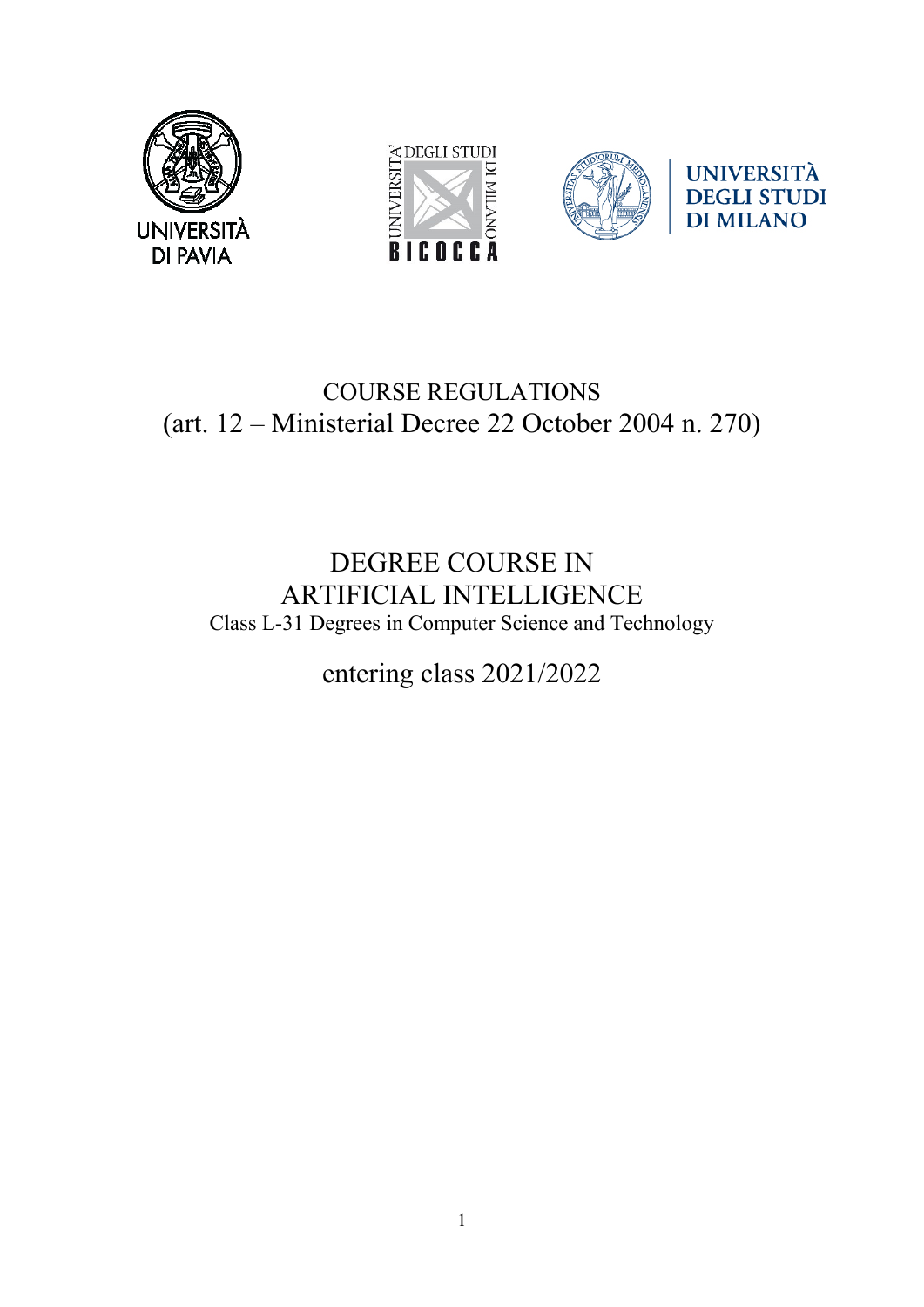# **Summary**

| <b>PART ONE - GENERAL PROVISIONS</b>                                                 | $\mathbf{3}$            |
|--------------------------------------------------------------------------------------|-------------------------|
| ART. 1 - NAME, CLASS, DEPARTMENT AND DURATION                                        | $\mathbf{3}$            |
| <b>ART. 2 - REGULATORY TEXTS</b>                                                     | $\mathbf{3}$            |
| ART. 3 - BODY RESPONSIBLE FOR DIDACTIC AND ORGANISATIONAL COORDINATION               | $\mathbf{3}$            |
| <b>ART. 4 - ADMINISTRATIVE SERVICES</b>                                              | $\overline{\mathbf{3}}$ |
| <b>PART TWO - ORGANISATION OF TEACHING ACTIVITY</b>                                  | 4                       |
| ART. 5 - ANNUAL STUDY-PROGRAMME DATASHEET                                            | $\overline{\mathbf{4}}$ |
| <b>ART. 6 - ADMISSION REQUIREMENTS</b>                                               | $\overline{\mathbf{4}}$ |
| <b>ART. 7 - DIDACTIC ORGANISATION</b>                                                | 5                       |
| <b>ART. 8 - STUDY PLAN</b>                                                           |                         |
| ART. 9 - JOINT DEGREE PROGRAMMES                                                     | 6                       |
| ART. 10 - ATTENDANCE AND CURRICULAR PREREQUISITES                                    | 6                       |
| <b>ART. 11 - STUDENT ELECTIVE ACTIVITIES</b>                                         |                         |
| <b>ART. 12 - INTERNSHIPS AND PLACEMENTS</b>                                          | 6                       |
| ART. 13 - EXAMINATIONS AND END-OF-COURSE ASSESSMENTS                                 | $\overline{7}$          |
| ART. 14 - FINAL EXAMINATION AND CONFERMENT OF DEGREE                                 | 8                       |
| <b>PARTE TERZA - PROVISIONS REGARDING STUDENTS' COURSE OF STUDY</b>                  | 9                       |
| ART. 15 - CRITERIA FOR RECOGNITION OF DULY-CERTIFIED, EXTRA-UNIVERSITY KNOWLEDGE AND |                         |
| <b>SKILLS</b>                                                                        | 9                       |
| ART. 16 - CRITERIA FOR RECOGNITION OF CREDITS EARNED                                 | 10                      |
| ART. 17 - CRITERIA FOR RECOGNITION OF EDUCATIONAL ACTIVITIES UNDERTAKEN AT FOREIGN   |                         |
| <b>UNIVERSITIES</b>                                                                  | 10                      |
| ART. 18 - ADMISSION TO SUBSEQUENT YEARS                                              | 11                      |
|                                                                                      |                         |

Appendix n. 1- Study plan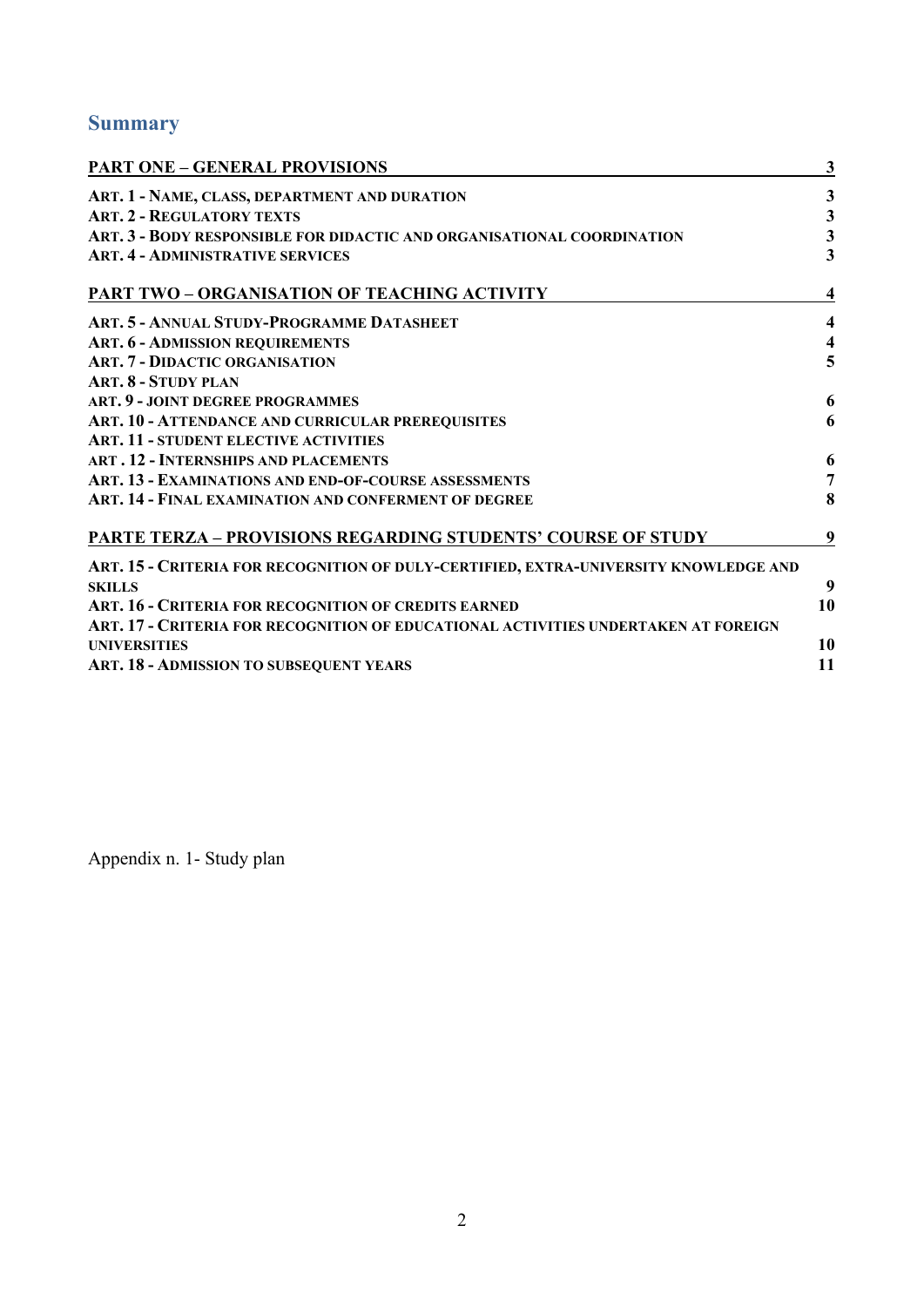#### **PART ONE – GENERAL PROVISIONS**

## **Art. 1 – Name, class, department and duration**

- 1. The Inter-university Degree Course in Artificial Intelligence has been set up in an agreement between the University of Pavia, the University of Milan and the University of Milan Bicocca (hereinafter Universities) and is coordinated by Department of Mathematics of the University of Pavia. It belongs to class L-31 of Degrees in Sciences and Information Technologies referred to in the Ministerial Decree of March 16, 2007.
- 2. The normal duration of the degree course is three years.

# **Art. 2 – Regulatory texts**

- 1. In compliance with the freedom of teaching and the rights and duties of teachers and students, the organisation of teaching and the carrying out of the training activities envisaged for the inter-university degree course are governed by:
- a) the present Regulations, in accordance with the Convention stipulated between the University of Pavia, the University of Milan, and the University of Milan Bicocca, and by the Statute and the General Regulations of the University of Pavia available at the following link [https://web.unipv.it/ateneo/statuto-regolamenti/;](https://web.unipv.it/ateneo/statuto-regolamenti/)
- b) the Course Regulations and Student Regulations of the University of Pavia, available at the following link [https://web.unipv.it/ateneo/statuto-regolamenti/statuto-regolamenti-didattica/;](https://web.unipv.it/ateneo/statuto-regolamenti/statuto-regolamenti-didattica/)
- c) from the Regulations of the Department of Mathematics of the University of Pavia available at the following link: [http://matematica.unipv.it/disposizioni-generali-e-organizzazione.](http://matematica.unipv.it/disposizioni-generali-e-organizzazione)
- 2. For all matters not expressly provided for in these Regulations, the existing provisions of law apply.

## **Art. 3 - Body responsible for didactic and organisational coordination**

1. In compliance with the competences and criteria established by the Statutes and Regulations indicated in art. 2, the body responsible for the Degree Course is the Teaching Council of the Degree Course in Artificial Intelligence. Pending its establishment, managerial activities are entrusted to a Management Committee comprising an equal representation of teachers from the three Universities as indicated in the Inter-university Agreement.

## **Art. 4 – Administrative services**

1. The administrative services that support the Degree Course are:

- the Student Administration Office of the University of Pavia, which deals with the administrative management of students' course of studies, from the moment of their entry to the University until graduation (enrolments, transfers, fees, recognition of qualifications, student mobility, etc.). The Student Administration Office is located in Via Ferrata 5, Pavia. The website can be consulted at the page: [http://wcm-](http://wcm-3.unipv.it/site/home/ateneo/amministrazione/area-didattica-e-servizi-agli-studenti/servizio--segreterie-studenti.html)[3.unipv.it/site/home/ateneo/amministrazione/area-didattica-e-servizi-agli-studenti/servizio-](http://wcm-3.unipv.it/site/home/ateneo/amministrazione/area-didattica-e-servizi-agli-studenti/servizio--segreterie-studenti.html) [segreterie-studenti.html;](http://wcm-3.unipv.it/site/home/ateneo/amministrazione/area-didattica-e-servizi-agli-studenti/servizio--segreterie-studenti.html)

- the Orientation Centres of the three universities, which manage activities and projects to guide students in their choice of university subjects, to support students during the progression of their studies, and to facilitate their entry into the labour market by organising group and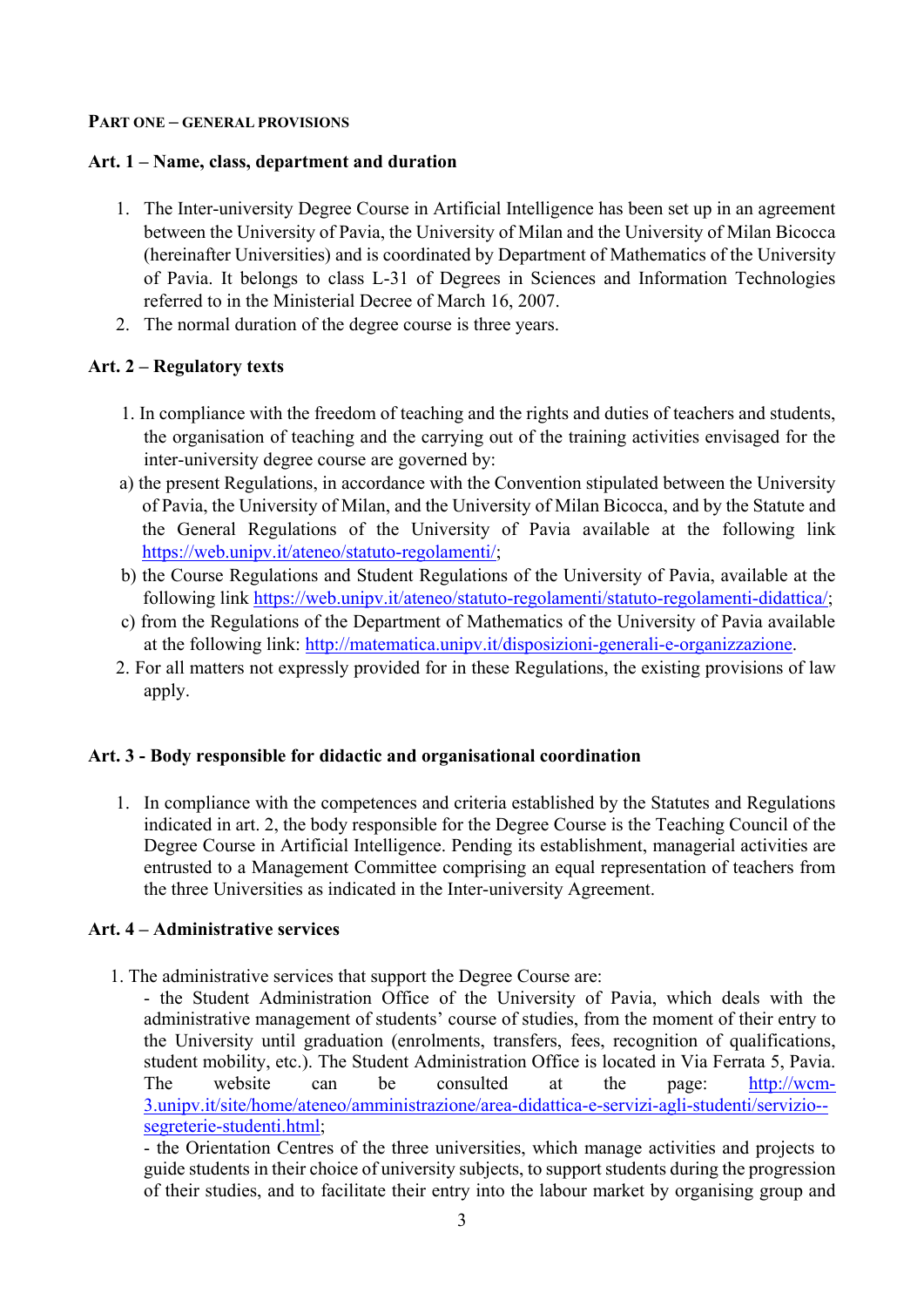individual activities, counselling services, orientation meetings. The websites of the centres active at the three universities are: <https://www.unimi.it/it/corsi/orientarsi-e-seglia/il-cosp> <https://www.unimib.it/servizi/bicocca-orienta> [http://www-oriento.unipv.it/;](http://www-oriento.unipv.it/)

- the Teaching Office of the Department of Mathematics of the University of Pavia: <https://matematica.unipv.it/>

### **PART TWO – ORGANISATION OF TEACHING ACTIVITY**

#### **Art. 5 - Annual Study-Programme Datasheet**

The annual study-programme datasheet (SUA) for the degree course, extracted from the ministerial database, can be consulted at<https://matematica.unipv.it/> under "Didactic Regulations".

#### **Art. 6 – Admission requirements**

- 1. To enrol in the Degree Course, the student must be in possession of a secondary school diploma or a qualification obtained abroad that is recognized as being suitable by the competent bodies of the University that houses the administrative office. Furthermore, the following requirements are required:
- knowledge of the English language to at least level B2 so as to facilitate understanding and allow participation in training activities;
- the ability to understand texts, knowledge of elementary logic, and reasoning skills;
- knowledge of the basic notions of mathematics that are normally provided at secondary school.
- 2. For the 2021-2022 academic year, access to the Degree Course is subject to local programming in order to ensure the quality of the educational offer in relation to the resources available.
- 3. The allocation of available places is conducted in accordance with the resultant ranking of performance in a knowledge test involving English TOLC-I (for information, consult the website [https://www.cisiaonline.it/area-tematica-english-tolc-ingegneria/home-english-tolc](https://www.cisiaonline.it/area-tematica-english-tolc-ingegneria/home-english-tolc-i/) $i$ ). The times and procedures for carrying out the admission test, as well as registration for the selections will be outlined in an official notice published at [https://web.unipv.it/formazione/iscriversi-a-una-laurea-triennale-o-magistrale-a-ciclo](https://web.unipv.it/formazione/iscriversi-a-una-laurea-triennale-o-magistrale-a-ciclo-unico/con-esaurimento-posti-o-con-numeri-chiusi/)[unico/con-esaurimento-posti-o-con-numeri-chiusi/.](https://web.unipv.it/formazione/iscriversi-a-una-laurea-triennale-o-magistrale-a-ciclo-unico/con-esaurimento-posti-o-con-numeri-chiusi/)
- 4. For candidates whose position in the ranking falls within the prescribed number, additional training obligations (OFA) may be envisaged in the event of a low grading in the "Mathematics" section of the test; this grade must be improved within the first year of the course. Details of the minimum threshold, methods of enrolment and the allocation of OFAs will be made public in the official notice, referred to in paragraph 3 above, concerning admission to the Degree Course.

## **Art. 7 – Didactic organisation**

1. The educational activities envisaged for the Degree Course allow for the acquisition of university credits (CFUs) in accordance with current legislation.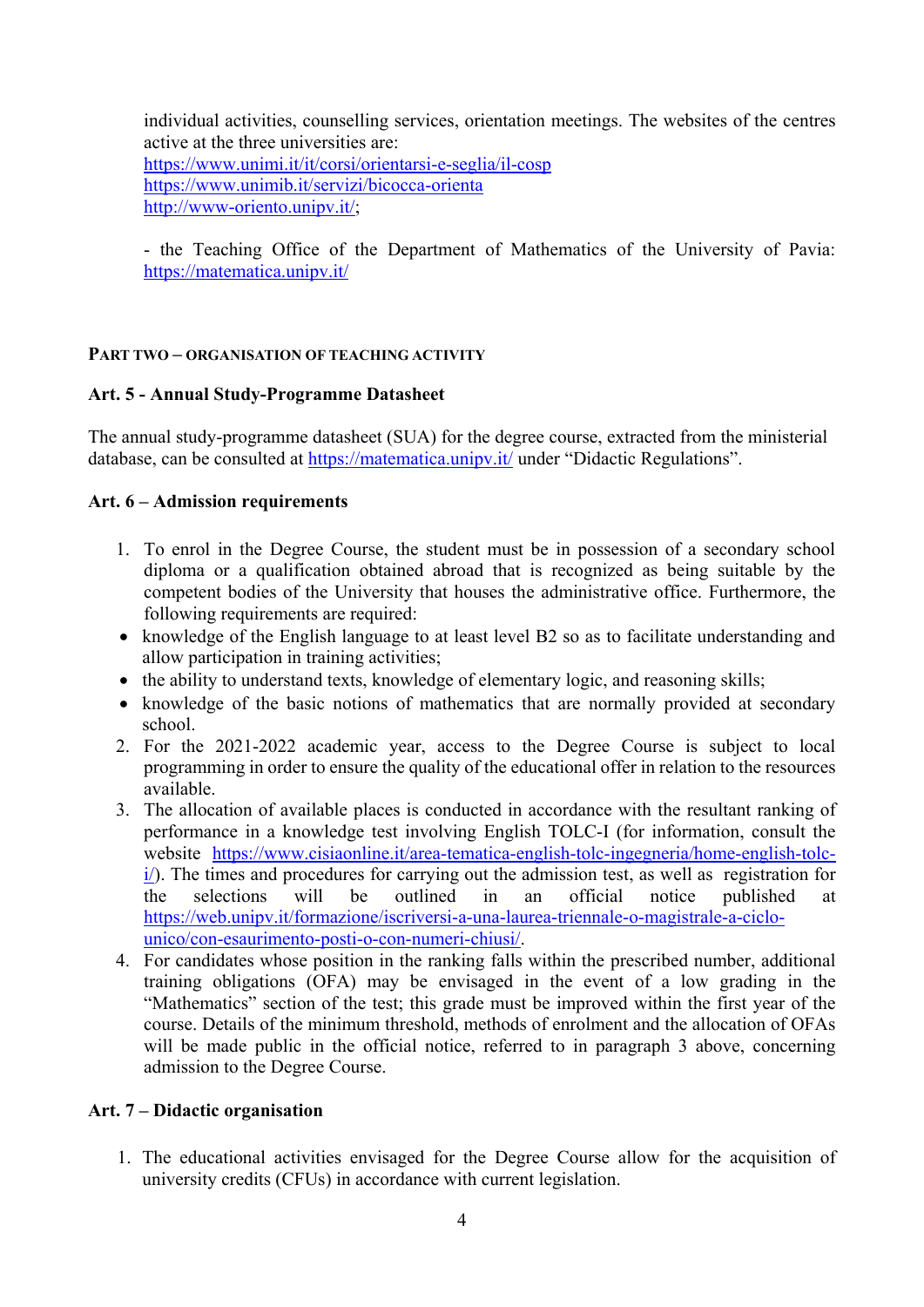- 2. The overall average learning commitment sustained in one year by a full-time student is conventionally set at 60 CFUs. The Degree Course entails the acquisition by the student of a total of 180 CFUs.
- 3. Each CFU corresponds to an average of 25 hours of commitment per student, of which at least half is reserved for personal study or other individual training activities, except for activities with a high experimental or practical content.

Teaching activity is organized on the basis of different formats: lectures, class exercises and workshop activities. For each course, the division of the teaching hours into the three formats indicated above is established by the teacher according to the number of credits attributed to the course itself, taking as a reference the following average values:

- $-1$  CFU = 8 hours of lectures:
- $-1$  CFU = 12 hours of class exercises;
- 1 CFU = 12 hours of workshop activities;
- $1$  CFU = 25 hours relating to an internship or preparation for the final exam.
- 4. The university credits corresponding to each training activity are acquired by the student upon passing a final exam, or subsequent to another method of verifying the preparation and skills acquired.
- 5. Credits accumulated are not considered subject to obsolescence throughout the student's period of study, regardless of its duration, except in cases of forfeiture or renunciation of studies, for which, in the event of re-enrolment, the validation of the credits acquired is subject to an evaluation of their possible obsolescence by the Teaching Council (see art. 14 of the present regulations). In well-motivated special cases, the obsolescence of university credits related to specific training activities can be resolved by the Teaching Council. The obsolescence resolution indicates the methods for recovering obsolete credits, establishing any additional tests that students must undertake for this purpose.
- 6. The teaching activity envisages each Academic Year being divided into two semesters.
- 7. Teaching activity will take place at the Milan, Milan Bicocca and Pavia campuses according to rules of alternation that will be published on the Degree Course website. At least three exam sessions are to be held each academic year, one at the end of each semester and one in the autumn. In the sessions held at the end of each semester, at least two separate exam dates must be organised for each course that was taught in that semester. The total number of exams organised for each course cannot be fewer than six per Academic Year.
- 8. For all courses, regardless of the semester in which the teaching activity was carried out, the dates of the exams are to be distributed over the three subsequent sessions.
- 9. If the exam relating to a course includes a written and an oral test, both tests together constitute the exam. The interval between two successive exam dates cannot normally be less than two weeks.
- 10.The publication of the dates of the exams and final tests is carried out by the Department of Mathematics of the University of Pavia within the deadlines set for the completion of the SUA form. Following the publication of the exam calendar, no modifications to it are permitted except in cases of proven necessity that need to be documented by means of a written request addressed to the President of the Teaching Council. In any case, the exam date cannot be cancelled and, except in exceptional cases, it cannot be brought forward.
- 11.For each Academic Year, the final tests for the conferment of the Degree must take place by 30 April of the following Academic Year. Before that date, these tests can be taken by students enrolled in the previous academic year without the need for re-enrolment.
- 12.The number of final tests per Academic Year cannot be fewer than four.
- 13.All resolutions relating to the didactic calendar are made public on the website <https://matematica.unipv.it/> under the heading "Didattica".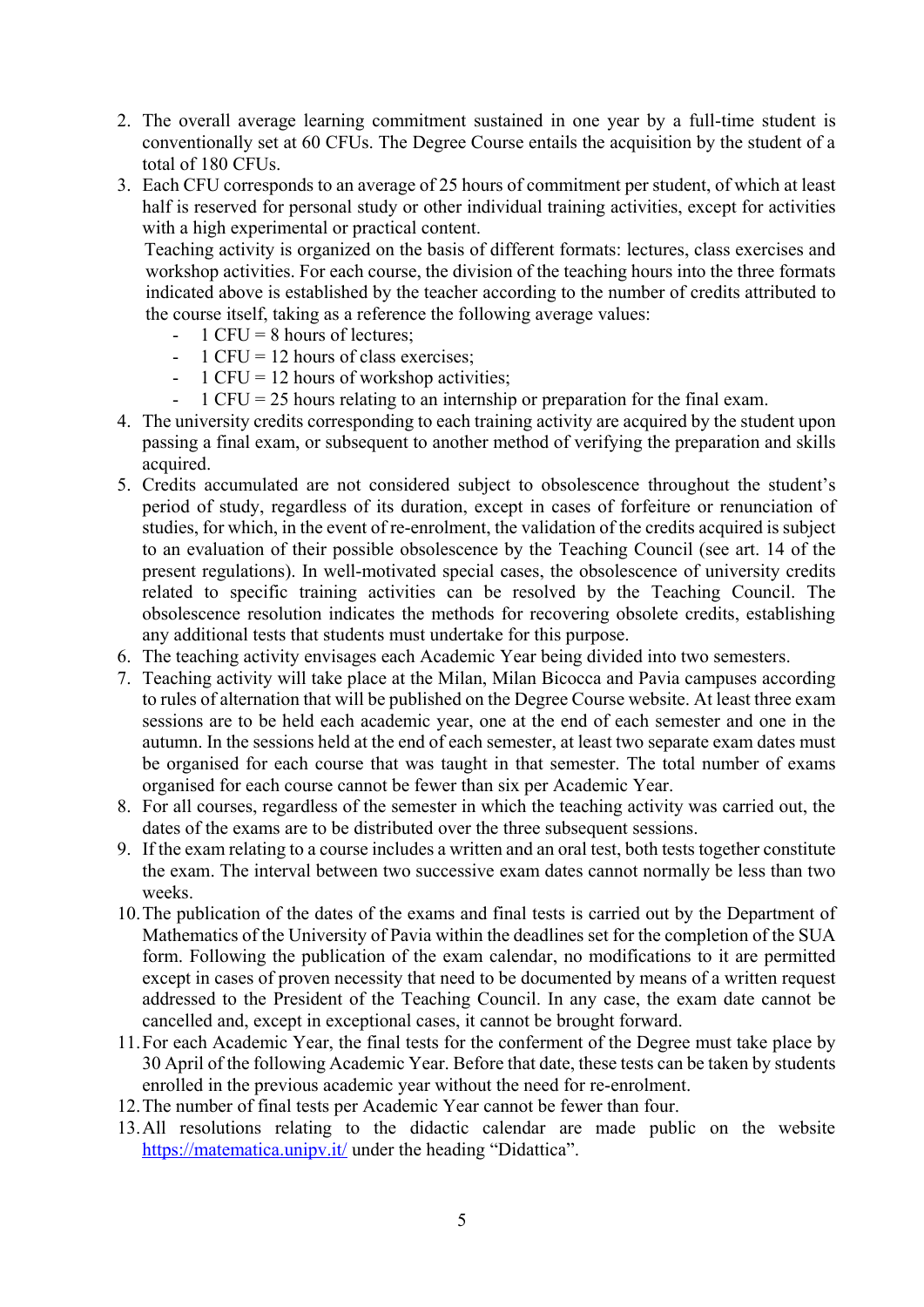## **Art. 8 – Study plan**

- 1. The study plan comprises the set of compulsory training activities, optional activities and training activities chosen independently by the student in accordance with the didactic regulations of the degree programme.
- 2. All students are required to submit their study plan annually within the deadlines indicated by the administration.
- 3. Study plans compiled in accordance with those indicated by the Teaching Council and the choices recommended therein (*standard study plans*, Appendix 1) are approved as a matter of course. The student has the right to submit a different study plan (*individual study plan*), which must in any case satisfy the requirements established by the Course Regulations of the degree program; it entails the acquisition of a number of credits not lower than that required for the achievement of the degree. Individual study plans must be approved by the Teaching Council, which can delegate their examination and approval to a Commission.
- 4. Each year, it is permitted for students to add extra training activities amounting to no more than 24 CFUs to their study plans. In order to validate their enrolment in a year of the course, students must nonetheless sign up for at least 12 university credits required for the achievement of the degree, except for the final exam. It is necessary to take this restriction into account in the event of students sitting for exams, ahead of time, that pertain to years of the course subsequent to that of enrolment. Upon enrolling in the second-cycle degree course, the student is given the opportunity to request recognition of any surplus exams passed up to a maximum of 18 CFUs.

#### **Art. 9 – Joint-degree programmes**

There is no joint-degree programme.

#### **Art. 10 - Attendance and curricular prerequisites**

- 1. There are no attendance requirements. Attendance at lectures, exercises and laboratories is however particularly recommended. Particular methods of checking attendance can be adopted, for workshop activities, at the request of the respective teachers, with the approval of the Teaching Council.
- 2. There are no prerequisites for the various subjects of the Degree Course

#### **Art. 11 – Student elective activities**

- 1. As regards the training activities independently chosen by the student as per art. 10, paragraph 5, letter a) of Ministerial Decree 270/04 (TAF type D), the Teaching Council proposes a list of recommended courses and activities, without prejudice to the student's right to choose any course (either in Italian or in English), as long as it is consistent with the training project, from amongst those offered and accredited at the University of Pavia, the University of Milan and the University of Milan Bicocca.
- 2. Among the free choice activities, the inclusion of courses belonging to the offer of limited access study courses, both locally and nationally, is allowed, with the exception of closednumber courses in the sphere of medicine at the national level. The inclusion of courses belonging to the second-cycle degree offer is allowed.
- 3. A maximum of 3 subjects belonging to the educational offer of second-cycle degrees may be included among the supernumerary courses of the degree course study plan, in compliance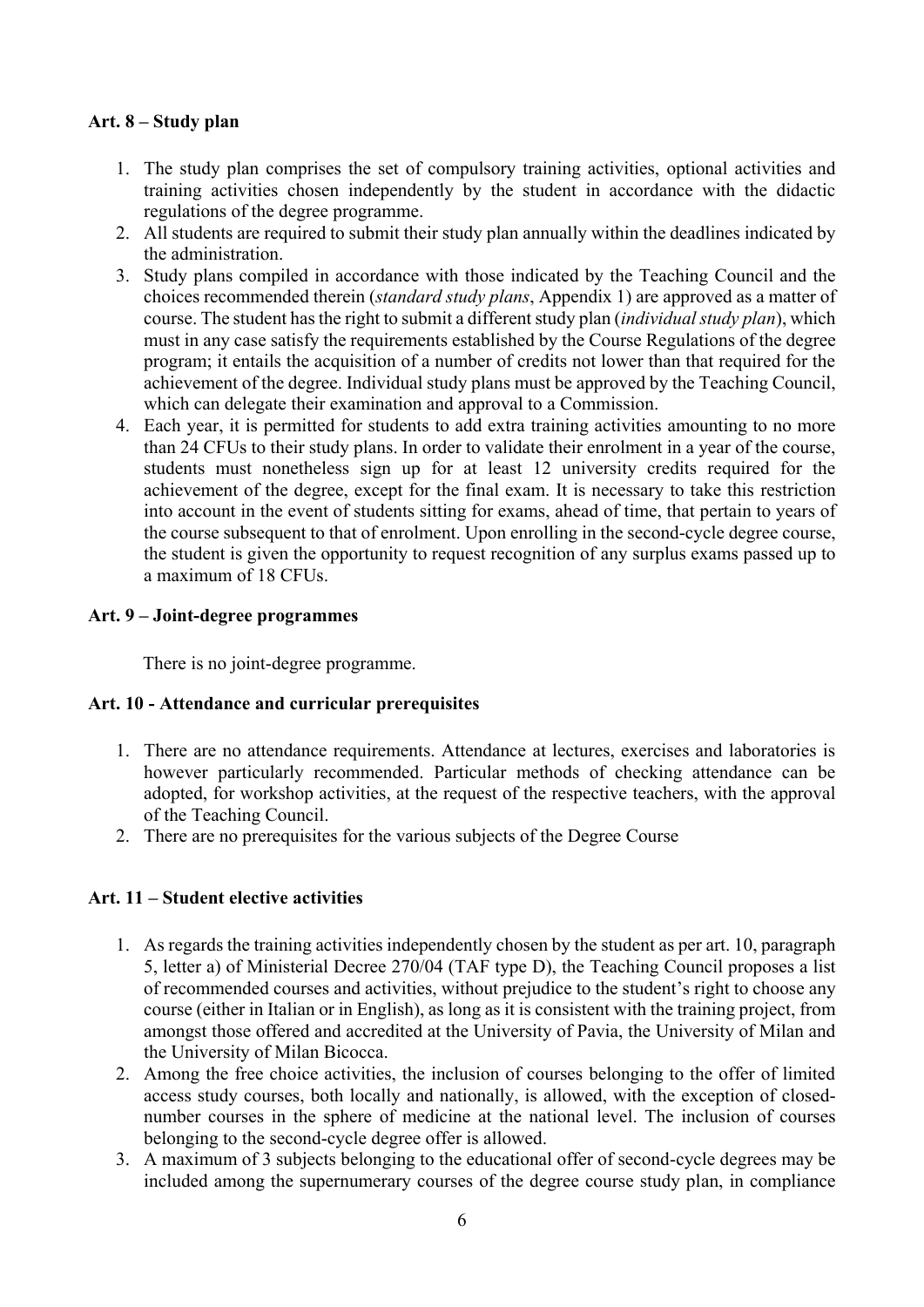with any established prerequisites. Upon enrolling in a second-cycle degree course, the student is given the opportunity to request recognition of the extra exams taken.

## **Art. 12 – Internships and placements**

- 1. Study plans include the possibility of carrying out an internship as an alternative to practicalexperimental teaching activities. The student interested in carrying out the internship agrees on the procedures for carrying out the same with the Commission delegated by the Teaching Council.
- 2. Access to an internship is granted to students who have already acquired at least 90 CFUs.
- 3. Students granted an internship are entrusted, by the Commission for internships of the Degree Course, with a teacher (university tutor) and, if they carry out their activity in a public or private company, with a company tutor, according to the provisions of the training programme established, and in compliance with the obligations defined in the agreement between the University and the company with which the internship activity is carried out.
- 4. It is the university tutor's responsibility to verify, in agreement with the company tutor: - the conditions of feasibility of the training program
	- the evolution of its implementation and final verification.
- 5. The procedures necessary for the setting up and launch of the internship and for its formalization are published at the web address [https://web.unipv.it/formazione/tirocini](https://web.unipv.it/formazione/tirocini-curriculari-e-internato-di-tesi/)[curriculari-e-internato-di-tesi/](https://web.unipv.it/formazione/tirocini-curriculari-e-internato-di-tesi/)

# **Art. 13 – Examinations and end-of-course assessments** *A) General rules*

- 1. All activities that allow for the acquisition of credits conclude with a form of evaluation. The assessment of learning and the related verbalization are carried out by the teacher in charge of the training activity who may work collectively within a commission that is appointed by the Teaching Council in accordance with the provisions of paragraph 2 below.
- 2. The commissions must consist of at least two members: the first, with the function of President, must be the teacher responsible for the subject in question or, in his/her absence, another tenured teacher, usually belonging to the same scientific-disciplinary sector as the subject or to a related field; any other commission member must normally be chosen from among professors or researchers belonging to the same scientific-disciplinary sector or to similar sectors; In case of need, experts on the subject being examined who are appointed by the Teaching Council can be part of the commissions, on the basis of criteria that ensures they possess adequate scientific prerequisites.
- 3. A total of more than 20 exams or final assessments cannot be envisaged in the Degree Course. This calculation includes basic, core and integrative training activities, along with activities autonomously by the student The exams (or methods of evaluation) relative to the autonomously chosen activities are considered as corresponding to a single unit, even when they give rise to more than one exam or evaluation.
- 4. In the case of courses divided into several integrated and coordinated modules and entrusted to different teachers, the final assessment is carried out collectively by all those teachers responsible for the individual modules. The assessment may take place in separate phases, even relating to distinct parts of the program and possibly conducted at different times, provided that the final decision necessary for the passing of the exam is collegial.
- 5. All exams must be open to the public.
- 6. The evaluation of exams is expressed in a mark out of thirty and is recorded in a specific register. University credits are understood to be acquired if the evaluation is equal to or greater than 18/30. In the case of an evaluation of 30/30, the commission can unanimously grant the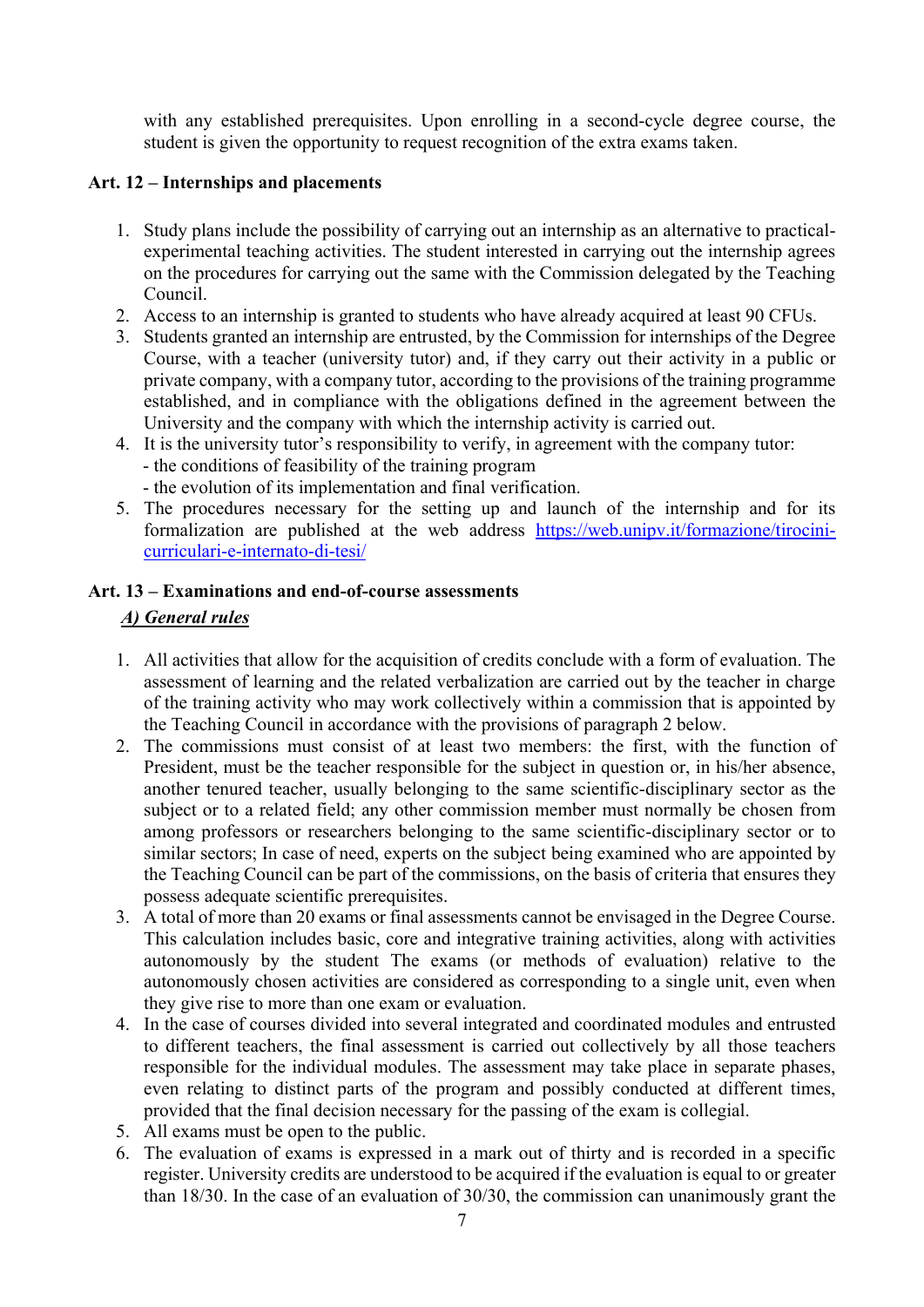maximum *cum laude*. An assessment of insufficiency is not accompanied by a mark, and any annotation in the register, which can be used for statistical purposes, is not included on the student's academic record.

- 7. For the activities referred to in art. 10, paragraph 5, letter d) of Ministerial Decree 270/2004, a positive evaluation is expressed merely as being satisfactory.
- 8. Recognition of the CFUs acquired by means of internship activity is carried out by the relative Commission upon the recommendation of the university tutor, who verifies the conclusion of the internship and the achievement of the educational objectives in accordance with what was established at the time the internship application was submitted.
- 9. Extra exams that fall outside of the periods provided for in art. 7, paragraphs 8 and 10, may be granted:
	- a. to students who have not completed their exam within the set time period, but only at the end of the nominal duration of the Degree Course. Any waivers for exceptional reasons will need to be arranged not only with the teachers of the subjects concerned, but also with the President of the Teaching Council.
	- b. to student-athletes operating in disciplines recognized by the Italian National Olympic Committee or the Italian Paralympic Committee. For these students, extra exam dates are set, at the request of the interested parties, to replace those scheduled if they coincide temporally with sporting commitments of at least national significance. Commitments that impede participation at scheduled exams must be documented to the President of the Teaching Council who will proceed, in agreement with the teacher, to organize a special exam.

# *B) Methods*

- 1. The methods for evaluating progress are defined by the teacher responsible for the training activity, in compliance with the indications set out in the following paragraphs as well as any coordination approved by the Teaching Council.
- 2. For each training activity, the methods of verification are made public by the teacher in charge at the beginning of the academic year by means of the "subject datasheet" in the university catalogue of courses (i.e., *Syllabus*: [http://www-](http://www-4.unipv.it/offertaformativa/portale/ricerca_insegnamenti.php?lingua=1)[4.unipv.it/offertaformativa/portale/ricerca\\_insegnamenti.php?lingua=1\)](http://www-4.unipv.it/offertaformativa/portale/ricerca_insegnamenti.php?lingua=1). The information must specify:
	- the type of test (written; oral; written  $+$  oral);
	- in the case of tests carried out in two phases (for example written and oral), any thresholds that must be overcome in the first phase to be able to access the second, the knowledge necessary to overcome these thresholds, as well as the relative importance attributed to the results of the two phases in determining the final mark.

## **Art. 14 - Final examination and conferment of degree**

- 1. The qualification is awarded after passing a final test that is aimed at verifying the achievement of the educational objectives of the Degree Course.
- 2. Three (3) CFUs are awarded for the final exam. It consists of a written report, prepared by the student and typically consisting of a description of the activities carried out and the skills acquired in the internship or in the practical-experimental teaching activities, as well as links to the current state of related knowledge in the artificial intelligence sector. The final paper must document the state of the art in the sector of the activity carried out, with particular reference to aspects pertaining to artificial intelligence.
- 3. When preparing for the final exam, the student is supervised by a teacher who is responsible for an educational activity within the degree course, and who acts as a tutor.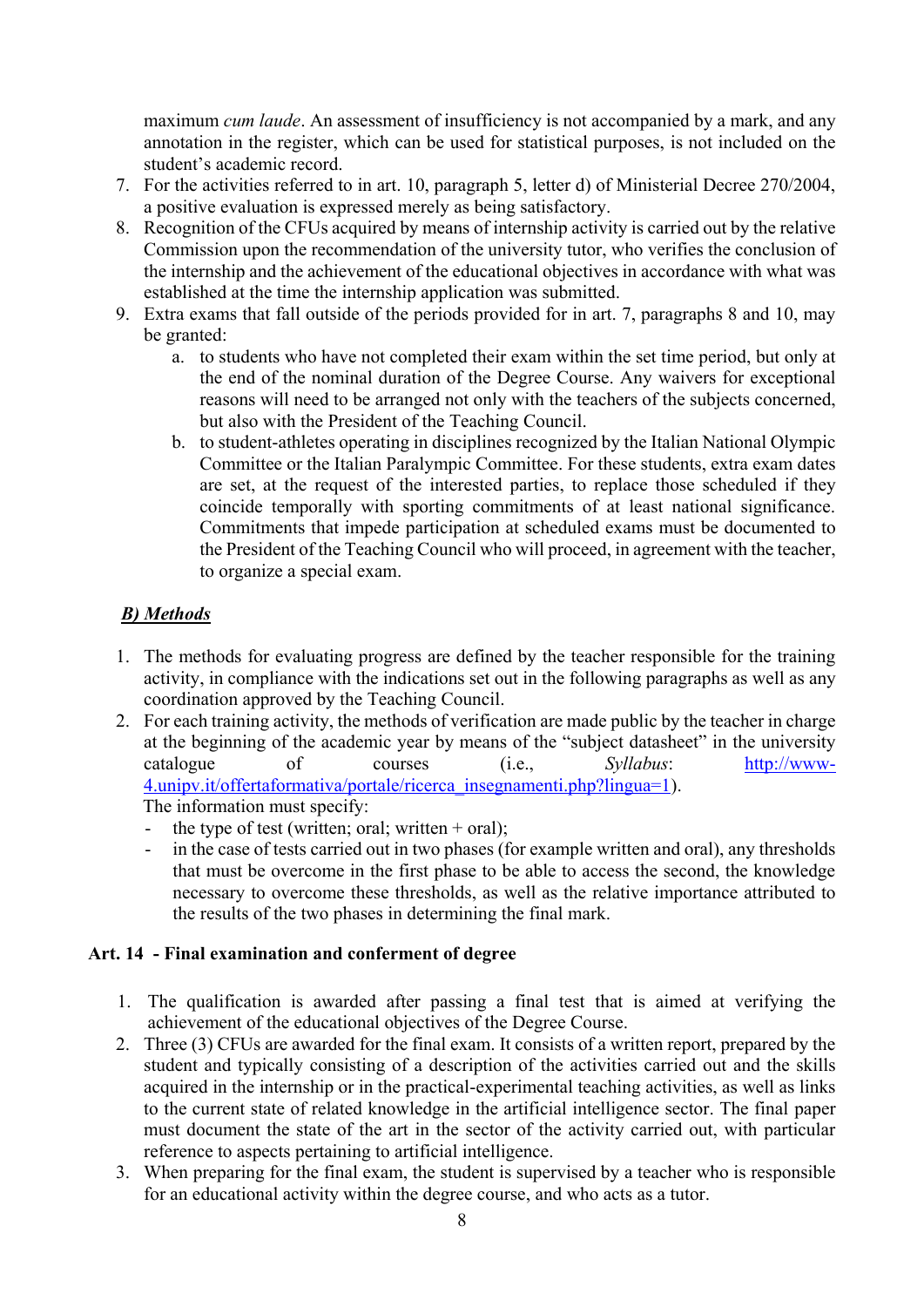- 4. The Teaching Council reserves the right to utilise "anti-plagiarism" IT tools, which are capable of highlighting in written reports any material that has been copied from documents written by others yet not placed in quotation marks, and with no reference to the original source. The ascertainment of a case of plagiarism determines the impossibility of attending the final exam and the opening of disciplinary measures against the student. In the event that the verification is carried out expost, all necessary steps to correct the situation will be initiated.
- 5. The paper must be written in English.
- 6. The Degree Board is appointed by the Director of the Mathematics Department on the proposal of the President of the Teaching Council and is made up of a minimum number of three members, professors or tenured researchers belonging to one of the three Universities, of which at least two must be tenured professors or researchers responsible for courses taught in the Degree Course. Any teacher-tutors and co-tutors who are not part of the Board can participate but without the right to vote.
- 7. The Degree Board is chaired by the longest-serving professor of the highest category.
- 8. The mark awarded for the degree, expressed as a mark out of 110, is the sum of a base score and an increment. The base score is derived from the weighted average of those marks obtained for the exams or tests relating to teaching activities that entail a final grade, taking as a weight the number of credits associated with the individual didactic activity. The weighted average is then reported as a mark out of one hundred and ten. The base score does not take into account the outcome of exams relating to surplus activities. The amount of the increment is decided upon collectively by the Board at the end of the exam by applying the Regulations for the graduation mark established by the Teaching Council.

### **PART THREE – PROVISIONS REGARDING STUDENTS' COURSE OF STUDY**

#### **Art. 15 - Criteria for recognition of duly-certified, extra-university knowledge and skills**

1. The Teaching Council can validate, for a total number of credits not exceeding 12, knowledge and professional skills individually certified in accordance with existing legislation, as well as further knowledge and skills acquired through training activities at a post-secondary level that have involved a university.

The Teaching Council, pursuant to Law 240/2010, art. 14, can validate, for a total number of credits not exceeding 6 (within the 12 mentioned above), a student's attainment of an Olympic or Paralympic medal or the title of world champion, European champion or national champion in disciplines recognized by the Italian National Olympic Committee or the Italian Paralympic Committee.

- 2. The validation of the acquired credits referred to in point 1 is approved by the Teaching Council, case by case, on the basis of an investigation conducted by a Commission delegated by the Council itself. The type of training activity (TAF) for which the credits to be recognized must be attributed together with the number of credits, within the limits of the law where necessary, are established on the basis of criteria of disciplinary relevance, taking into account the contribution of the activity towards achieving the educational objectives of the Degree Course, its specific contents and their possible obsolescence, as well as the required time commitment. To this end, the application for recognition must be accompanied by all the documentation from which the above elements can be deduced; teachers delegated to the preliminary investigation by the Teaching Council can carry out any further checks deemed appropriate.
- 3. In the event that the student's study plan is configured as an individual study plan subsequent to the recognition of the credits acquired, it must be approved by the Teaching Council in accordance with the provisions of art. 8.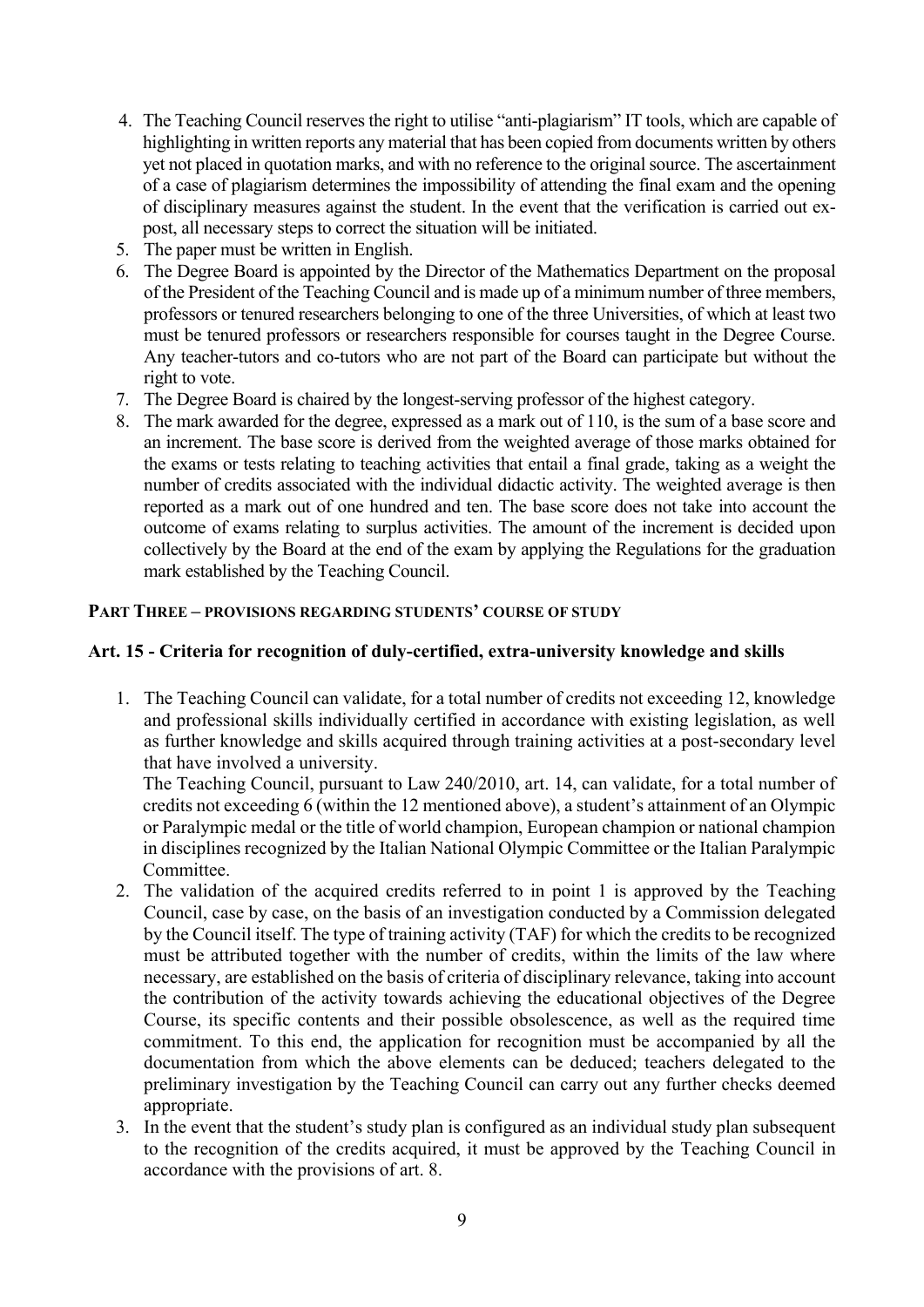## **Art. 16 - Criteria for recognition of credits earned**

- 1. The Teaching Council decides on the recognition of previous studies for those students who have already obtained a degree from an Italian university and who requested, at the time of enrolling, a reduction of the length of their course. This can be granted after evaluation and validation of CFUs that are considered recognizable pursuant to paragraph 5 below.
- 2. The Teaching Council decides on the recognition of previous studies that were interrupted due to loss of student status or renunciation of studies for those students who requested, at the time of re-enrolling, a reduction of the length of their course. This can be granted, subject to evaluation and validation of CFUs considered recognizable pursuant to paragraph 5 below.
- 3. The Teaching Council can validate credits already acquired by the student following enrolment in individual courses at a university.
- 4. In the event of transfer from another university, the recognition of credits is approved by the Teaching Council in compliance with current legislation.
- 5. The validation of credits is approved by the Teaching Council, case by case, on the basis of an investigation conducted by a Commission delegated by the Council itself. The type of training activity for which the credits to be recognized must be attributed together with the number of credits, within the limits of the law where necessary, are established on the basis of criteria of disciplinary relevance, taking into account the contribution of the activity towards achieving the educational objectives of the Degree Course, its specific contents and their possible obsolescence, as well as the required time commitment. To this end, the application for recognition must be accompanied by all the documentation from which the above elements can be deduced; teachers delegated to the preliminary investigation by the Teaching Council can carry out any further checks deemed appropriate.
- 6. In the case of transfer of the student between courses of the same class, the portion of CFUs relating to the same scientific-disciplinary sector, attributed directly to the student, cannot be less than 50% of the credits already accrued.
- 7. In the event that the student's study plan is configured as an individual study plan subsequent to the recognition of the credits acquired, it must be approved by the Teaching Council in accordance with the provisions of art. 8.

#### **Art. 17 - Criteria for recognition of educational activities undertaken at foreign universities**

- 1. Periods of study carried out by the students of the Degree Course at foreign universities within the framework of international agreements (such as those provided for by the European Erasmus + Program or by other agreements stipulated by the Universities of Milan, Milan Bicocca and Pavia) are recognized as a form of training equivalent to that offered by the Degree Course requiring the same commitment from the student and comprising contents consistent with the training programme. They are also encouraged as a means of cultural exchange and integration to personal and professional training. The "Learning Agreement" (LA) is the document that defines the programme of training activities to be followed abroad to replace some of the activities provided for in the Degree Course; the student must complete it, considering the full coherence of the resultant *curriculum* in terms of the educational objectives of the Degree Course rather than searching for the same subjects.
- 2. For each student who intends to carry out a period of study at a foreign university, the possibility of recognizing credits acquired abroad is established in advance through the LA, which is signed for approval by the Commission designated by the Teaching Council as Representative for the study activities carried out abroad. It is the responsibility of the Representative to ensure that the LA is consistent with the educational objectives of the Degree Course.
- 3. At the end of the period of study carried out abroad, the Teaching Council, at the request of the student, on the basis of the LA and in relation to the results achieved and adequately documented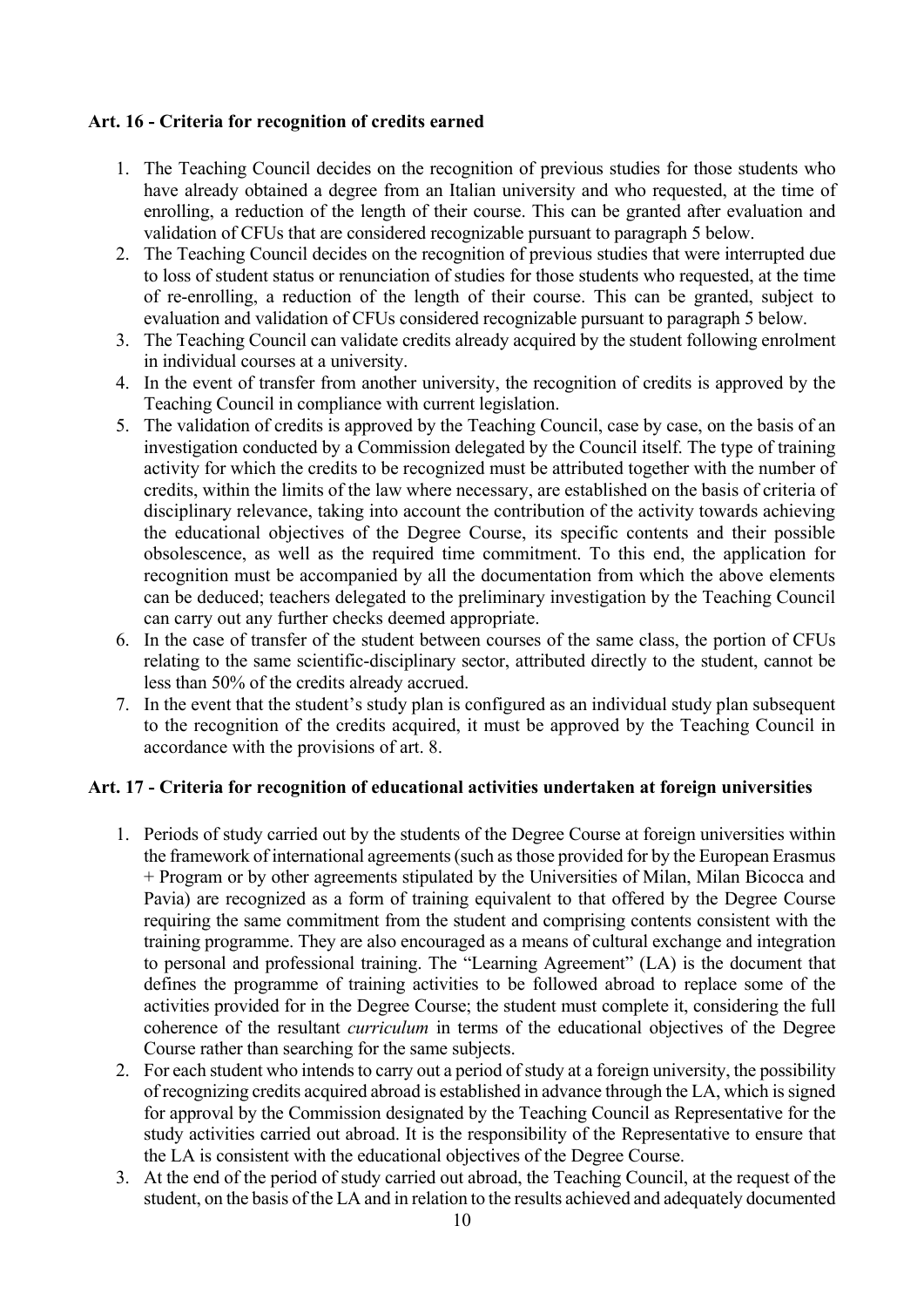by the foreign University (in the case of the Erasmus + Program, through the "Transcript of Records"), recognizes the training activities carried out abroad and any marks obtained.

- 4. The Teaching Council proceeds with the recognition in terms of direct correspondence between one or more training activities present in the study plan, and one or more training activities the credits for which have been acquired at a foreign university.
- 5. If training activities, the credits for which have been acquired at the foreign university, have contents relevant to the educational objectives of the Degree Course, but do not have a direct correspondence with any of the training activities included in the study plan, the Teaching Council, on Commission proposal, may authorize the presentation by the student of an individual study plan, in compliance with the declaration of the class and the organization of the Degree Course. For each training activity supported abroad, a corresponding Italian disciplinary scientific sector and the relative number of training credits must be indicated.
- 6. As regards activities carried out at a foreign university, for each recognized exam, the Teaching Council assigns a mark corresponding to that achieved abroad.
- 7. Study and research activity carried out abroad for the purpose of preparing the final exam or as part of an internship in the context of international agreements (for example an *Erasmus Traineeship*) is recognized by the Teaching Council, provided that it is carried out with documented methods, diligence and results.

### **Art. 18 - Admission to subsequent years**

- 1. On account of the numerical programming of access to the degree course, together with the admission requirements defined in the official notices that offer access to the course, applications for "direct" admission to the second and third years will be subject to the availability of places in the contingent of eligible students. In the event of requests exceeding the availability per year, free places will be assigned on the basis of a ranking, drawn up by a specially appointed Commission, on the basis of the criteria indicated in the official notices regarding the degree course.
- 2. Enrolment in years subsequent to the first year of the course requires the cancellation of any OFAs.
- 3. Students who are enrolled in other Degree Courses or who are already graduates can transfer to the second year of the course without sitting the admission test, provided that they have previously passed exams that are recognizable by the Teaching Council for the acquisition of between 30 and 69 CFUs. For transfers to the third year of the course they must have acquired at least 70 CFUs that are recognized by the Teaching Council.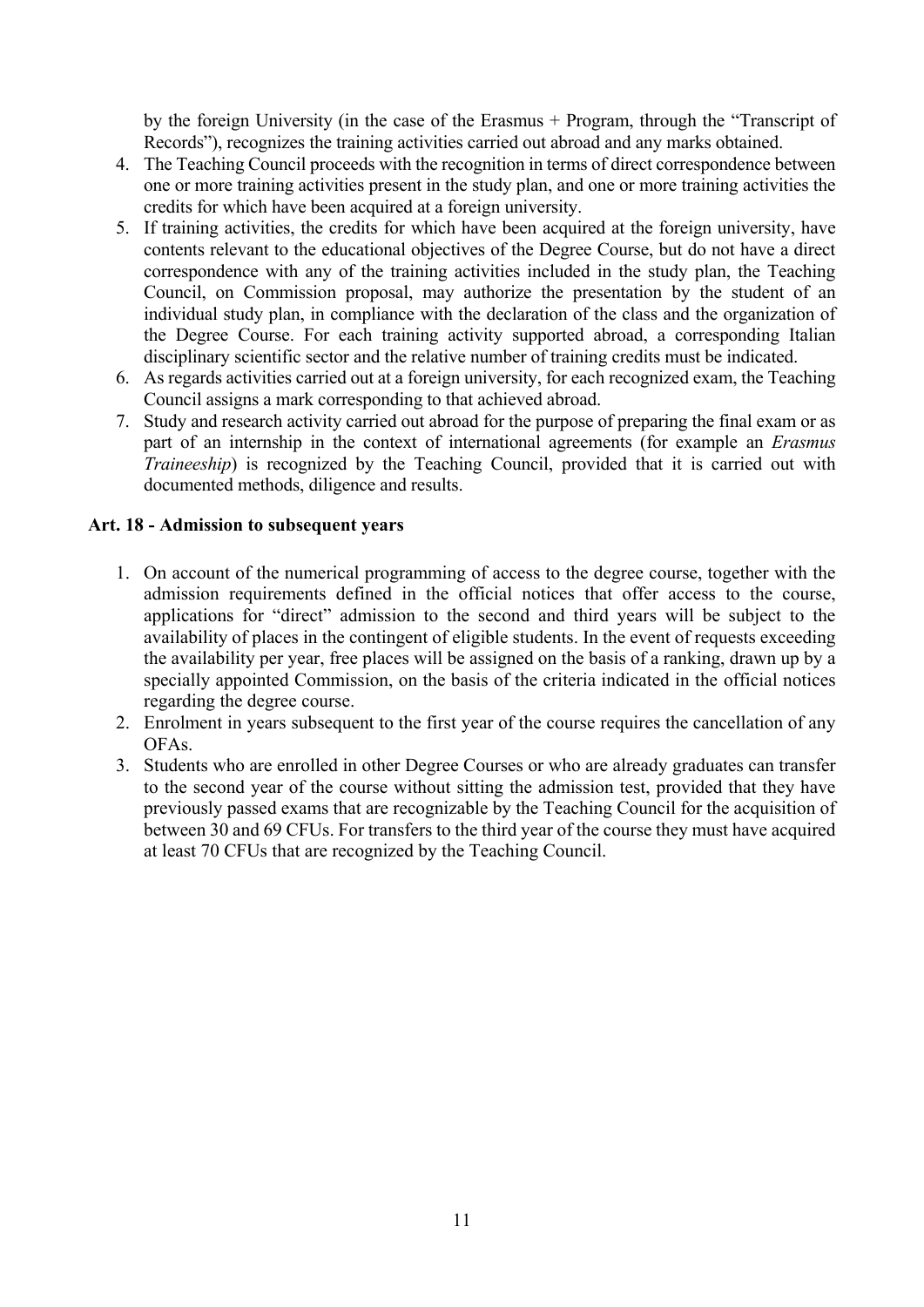**Study Plan for the Degree Course in Artificial Intelligence – 2021-22 Entering class** Class L-31 Degrees in Computer Science and Technology

| Code   | <b>Subject</b>            | <b>CFUs</b> | <b>SSD</b>    | <b>TAF</b>         |
|--------|---------------------------|-------------|---------------|--------------------|
| 509477 | Computer<br>programming,  | 12          | INF/01        | <b>BASIC</b>       |
|        | algorithms<br>and<br>data |             |               |                    |
|        | structures                |             |               |                    |
| 509478 | Knowledge representation  | 12          |               |                    |
|        | and reasoning             | 6           | INF/01        | <b>BASIC</b>       |
|        | Knowledge representation  |             |               |                    |
|        | and reasoning – mod. 1    | 6           | INF/01        | <b>CORE</b>        |
|        | Knowledge representation  |             |               |                    |
|        | and reasoning $-$ mod. 2  |             |               |                    |
|        |                           |             |               |                    |
|        |                           |             |               |                    |
| 509481 | Calculus                  | 12          | <b>MAT/05</b> | <b>BASIC</b>       |
| 509482 | Theoretical<br>and        | 6           | <b>MAT/08</b> | <b>CORE</b>        |
|        | linear<br>computational   |             |               |                    |
|        | algebra                   |             |               |                    |
| 509483 | Computational logic       | 6           | MAT/01        | <b>CORE</b>        |
| 509484 | Experimental physics for  | 6           | FIS/01        | <b>CORE</b>        |
|        | AI                        |             |               |                    |
| 509485 | Cognitive psychology      | 6           | $M-PSI/01$    | <b>INTEGRATIVE</b> |

# **1 st year**

# **2 nd year**

| Code   | <b>Subject</b>               | <b>CFUs</b> | <b>SSD</b>     | <b>TAF</b>  |
|--------|------------------------------|-------------|----------------|-------------|
| 509486 | Machine learning, artificial | 12          | INF/01         | <b>CORE</b> |
|        | neural networks and deep     |             |                |             |
|        | learning                     |             |                |             |
| 509487 | and<br>Fuzzy systems         | 6           | INF/01         | <b>CORE</b> |
|        | evolutionary computing       |             |                |             |
| 509488 | Text mining and natural      | 6           | INF/01         | <b>CORE</b> |
|        | language processing          |             |                |             |
| 509489 | Probability and statistical  | 12          |                | <b>CORE</b> |
|        | inference                    | 6           |                |             |
|        | Probability and statistical  | 6           | <b>MAT/06,</b> |             |
|        | inference $-$ mod. 1         |             | SECS-          |             |
|        | Probability and statistical  |             | S/01           |             |
|        | inference $-$ mod. 2         |             |                |             |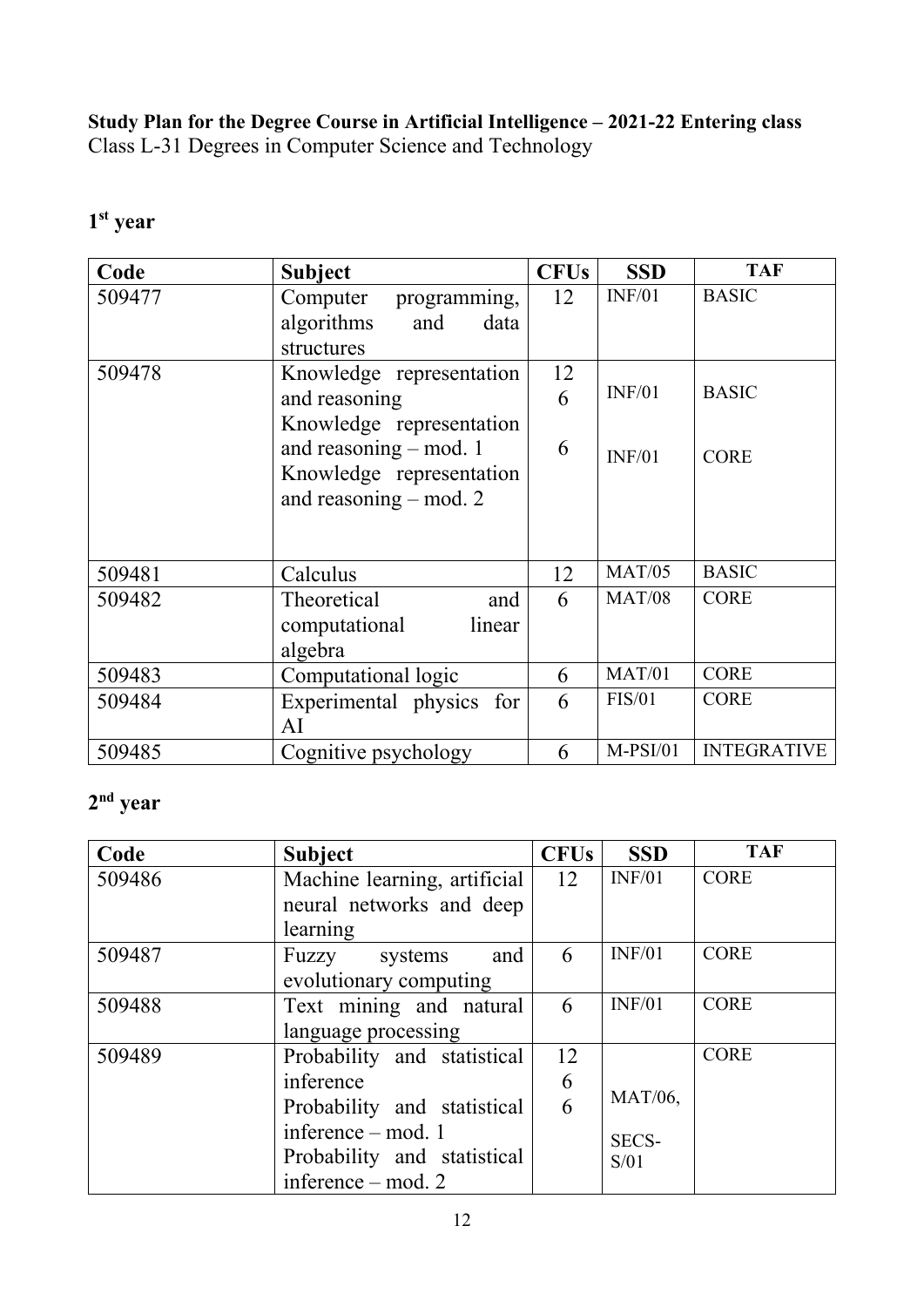| 509492 | Theoretical and quantum | FIS/02 | <b>CORE</b>        |
|--------|-------------------------|--------|--------------------|
|        | physics for AI          |        |                    |
| 509519 | Ethics, law and AI      | IUS/20 | <b>INTEGRATIVE</b> |

# **3 rd year**

| Code   | <b>Subject</b>                                                                                                                                                                                                                               | <b>CFUs</b> | <b>SSD</b>           | <b>TAF</b>                                         |
|--------|----------------------------------------------------------------------------------------------------------------------------------------------------------------------------------------------------------------------------------------------|-------------|----------------------|----------------------------------------------------|
| 509493 | Statistical modelling                                                                                                                                                                                                                        | 6           | <b>SECS-</b><br>S/01 | <b>INTEGRATIVE</b>                                 |
| 509494 | Brain modelling                                                                                                                                                                                                                              | 6           | <b>BIO/09</b>        | <b>INTEGRATIVE</b>                                 |
|        | Exams in particular fields of<br>study (see the list of other<br>training activities below). 4<br>training activities each<br>worth 6 CFUs                                                                                                   | 24          |                      | <b>INTEGRATIVE</b>                                 |
|        | Free choice exam                                                                                                                                                                                                                             | 12          |                      | D                                                  |
| 502815 | <b>INTERNSHIP</b><br>$\mathbf{or}$<br>3 Workshops for 3 CFUs<br>(see list below)<br><b>or</b><br>2 Workshops for 3 CFUs<br>(see list below) + $AF$<br>509536 (ITALIAN<br><b>FOR</b><br>LANGUAGE<br>FOREIGN STUDENTS) -<br>3 CFU <sub>s</sub> | 9           |                      | $F - OTHER$<br><b>TRAINING</b><br><b>ACTIVITES</b> |
| 509535 | Final exam                                                                                                                                                                                                                                   | 3           |                      | $E - FINAL$<br><b>EXAM</b>                         |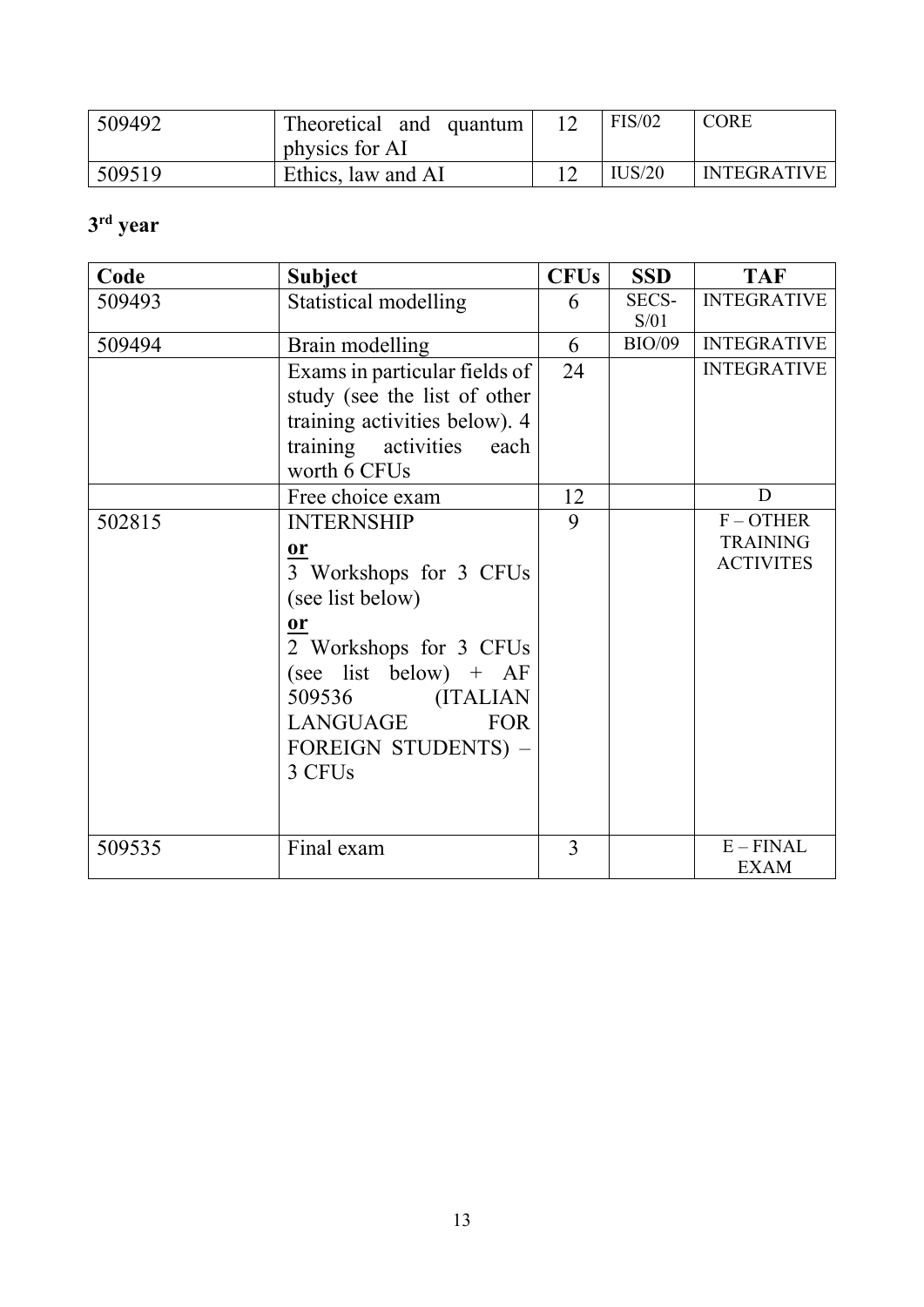**Field of Study 1: Data analysis, communication and marketing – 24 CFUs OF INTEGRATIVE TRAINING ACTIVITIES**

| Code   | <b>Subject</b>                    | <b>CFUs</b> | <b>SSD</b> |
|--------|-----------------------------------|-------------|------------|
| 509495 | Data mining and knowledge         | 6           | INF/01     |
|        | extraction                        |             |            |
| 509496 | Information<br>retrieval<br>and   | 6           | INF/01     |
|        | recommender systems               |             |            |
| 509497 | Web and social networks search    |             | INF/01     |
|        | and analysis                      |             |            |
| 509498 | Artificial<br>for<br>intelligence | 6           | INF/01     |
|        | communication and marketing       |             |            |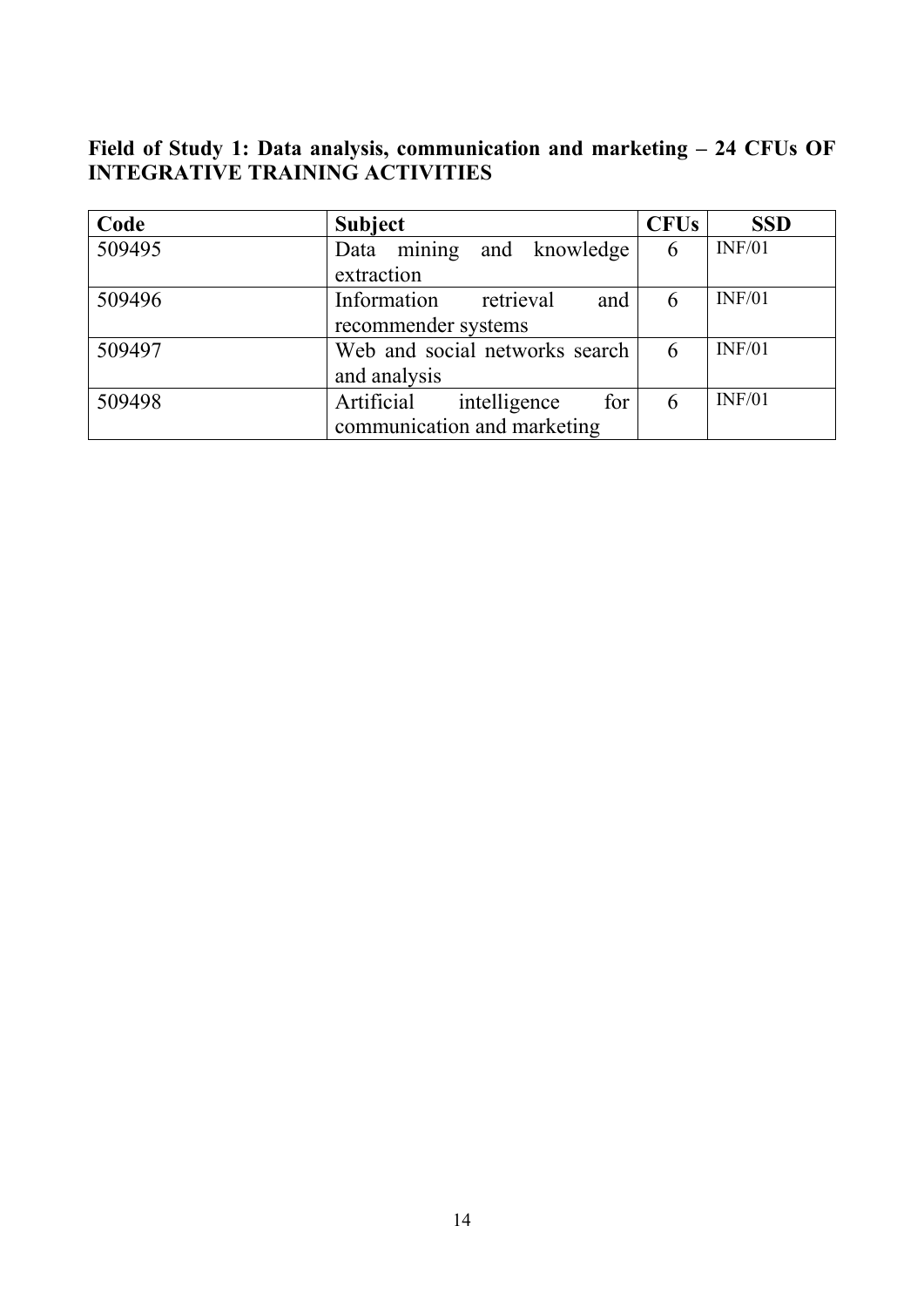# **Field of Study 2: Industrial Systems and Health-Care – 24 CFUs OF INTEGRATIVE TRAINING ACTIVITIES**

| Code   | <b>Subject</b>                                                        | <b>CFUs</b>         | <b>SSD</b>   |
|--------|-----------------------------------------------------------------------|---------------------|--------------|
| 509499 | Signal and image processing<br>Signal and image processing -<br>mod.1 | 6<br>$\overline{3}$ | ING-INF/05   |
|        | Signal and image processing<br>Mod. 2                                 | $\overline{3}$      | $ING-INF/03$ |
| 509502 | industrial<br>Process<br>control,<br>automation and robotics          | 6                   |              |
|        | Process<br>control, industrial<br>automation and robotics . mod.1     | 3                   | ING-INF/04   |
|        | control,<br>industrial<br>Process<br>automation and robotics – mod. 2 | $\overline{3}$      | $ING-IND/32$ |
| 509505 | Medical applications and health-<br>care                              | 6                   |              |
|        | Medical applications and health-<br>$care - mod. 1$                   | $\overline{3}$      | $ING-INF/06$ |
|        | Medical applications and health-<br>$care - mod. 2$                   | $\overline{3}$      | MED/26       |
| 509508 | Human-system interaction                                              | 6                   |              |
|        | Human-system<br>interaction                                           | 3                   | $ING-INF/05$ |
|        | mod. 1<br>Human-system interaction<br>Mod. 2                          | 3                   | $M-PSI/01$   |
|        |                                                                       |                     |              |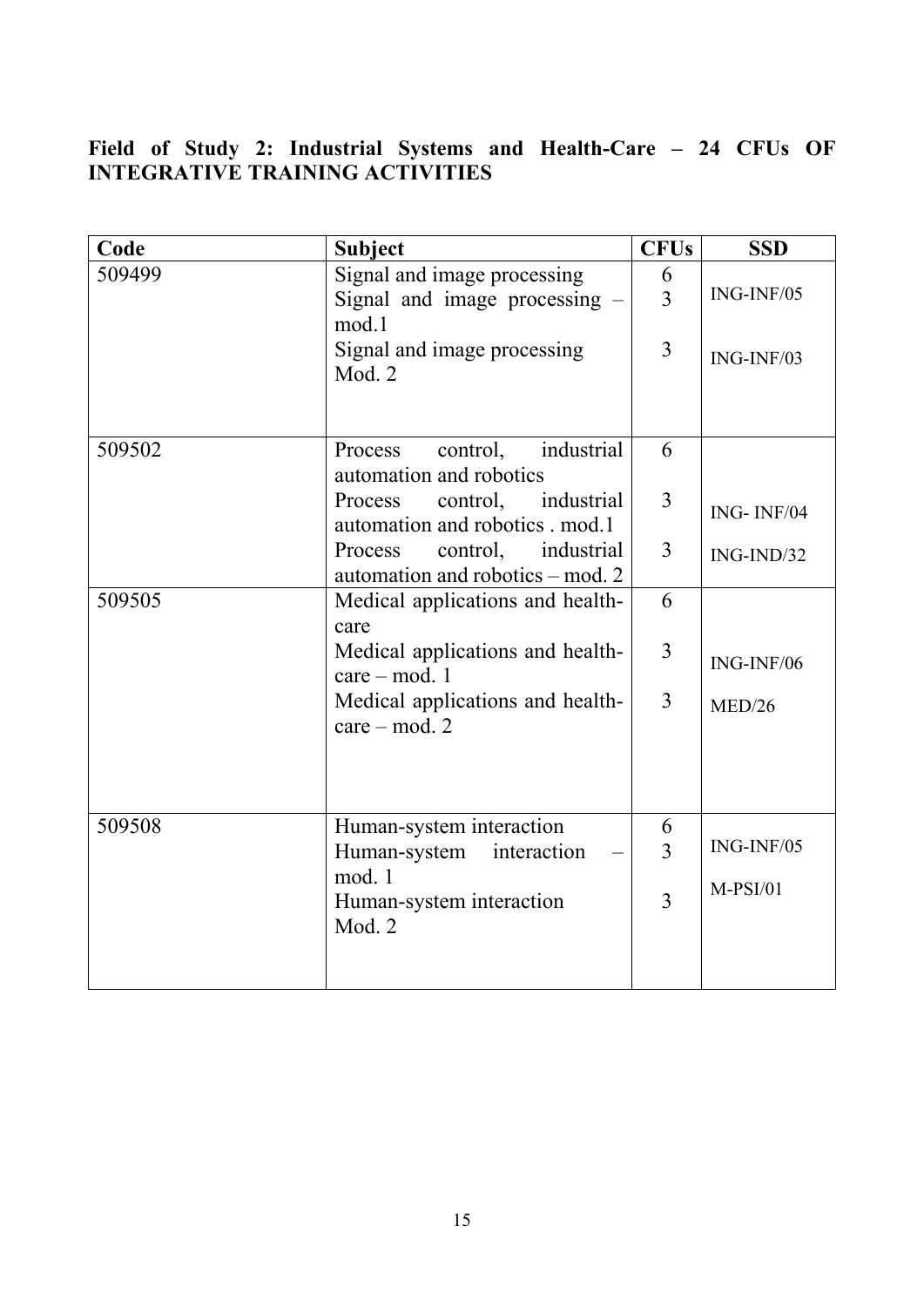# **Field of Study 3: Brain, Cognition and Society - 24 CFUs di INTEGRATIVE TRAINING ACTIVITIES**

| Code   | <b>Subject</b>                      | <b>CFUs</b>             | <b>SSD</b>    |
|--------|-------------------------------------|-------------------------|---------------|
| 509511 | Logics for practical reasoning and  | 6                       | $M$ -FIL/02   |
|        | AI                                  |                         |               |
| 509512 | Brain-inspired neural networks and  | 6                       |               |
|        | neural architectures                |                         |               |
|        | Brain-inspired neural networks and  | 3                       |               |
|        | neural architectures – mod.1        | <b>BIO/09</b><br>MED/26 |               |
|        | Brain-inspired neural networks and  |                         |               |
|        | neural architectures – mod. 2       |                         |               |
| 509508 | Human system interaction            | 6                       |               |
|        | Human system interaction – mod. 1   |                         | ING-          |
|        | Human system interaction – mod. 2   | 3                       | INF/05        |
|        |                                     |                         | $M-PSI/01$    |
| 509515 | Artificial intelligence and society | 6                       | <b>SPS/08</b> |